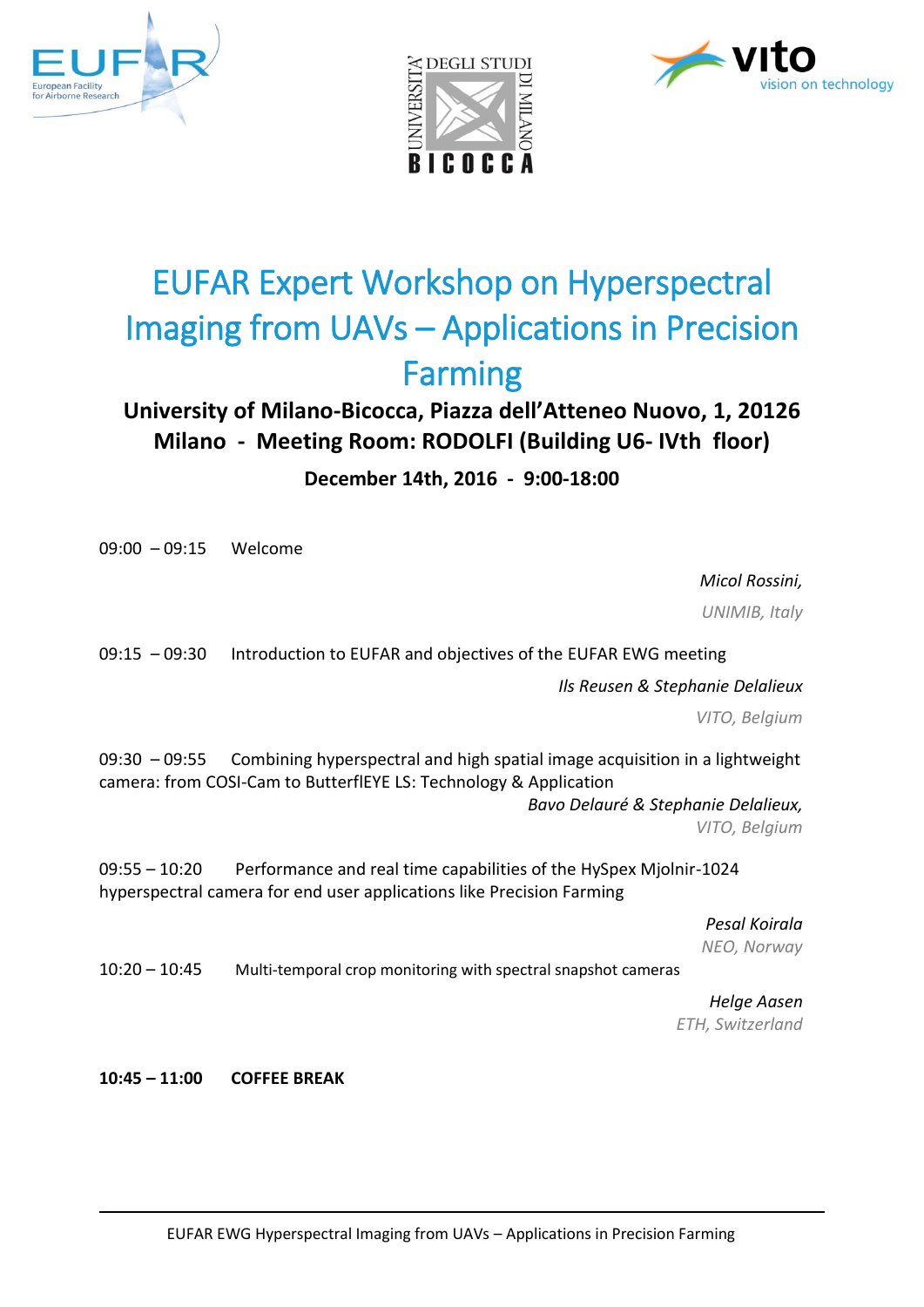





11:00 – 11:25 The ARTMO retrieval toolboxes for semiautomatic mapping of vegetation properties from hyperspectral data

> *Jochem Verrelst Univ of Valencia, Spain*

11:25 – 11:50 Between plant research and precision farming: UAV related projects at the ETH Zürich Crop Science group

> *Frank Liebisch, ETH, Switzerland*

11:50 – 12:15 Integration of multispectral imaging sensor and spectrometers for precision farming: from researcher's and farmer's Perspective

> *Bo Shan, Carleton University, Canada*

12:15 – 12:40 From research to operationality: a workflow for standardized UAV-borne hyperspectral data

> *Enrico Tomelleri, EURAC,Italy*

### **12:40 – 14:00 LUNCH**

14:00 – 14:25 Strategies for innovation in a "dynamically reshaping" world: open innovation practices, large industrials, SME/start-up, R&D labs

> *Florin Paun, ONERA,France*

14:25 – 14:50 Analysing time series of high resolution UAV imaging of agricultural experiments: Results and outlook

> *Andreas Burkart, Jülich, Germany*

14:50 – 15:15 Hyperspectral remote sensing for precision agriculture applications from airborne and UAS

> *Micol R*oss*ini, UNIMIB, Italy*

15:15 – 15:40 Exploring the use of Sentinel-2 and UAV imagery for high resolution crop identification, phenology, and yield estimation